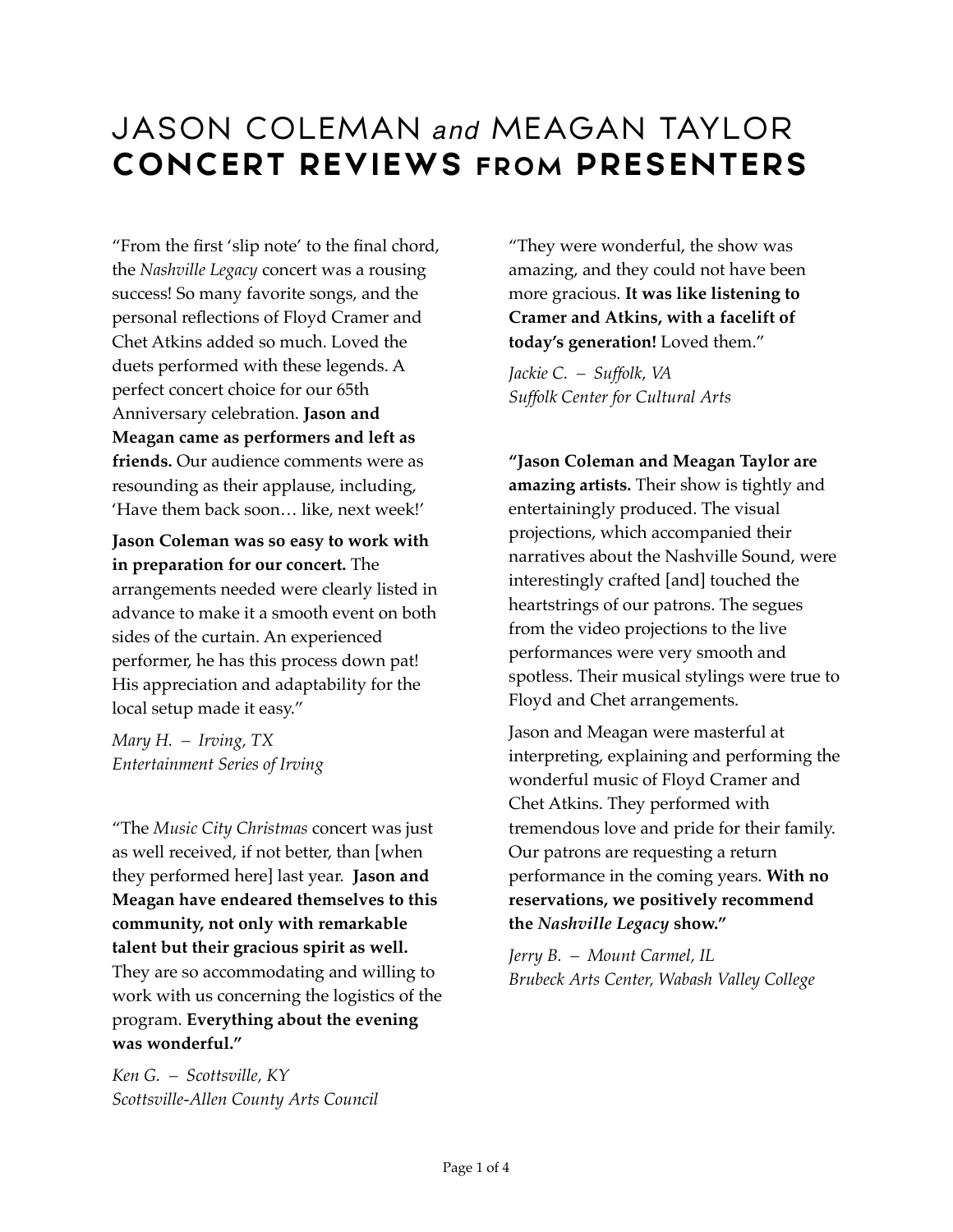"*A Music City Christmas* recently delighted our audience at the Quick Center for the Arts at St. Bonaventure University. The exchanges between Meagan Taylor and Jason Coleman during the show were absolutely perfect and their tributes to Country Music legends Chet Atkins and Floyd Cramer were the highlights along with the beautiful renditions of holiday songs. **This concert brought a sparkle of the Music City to our western New York audience and it was rewarded with two standing ovations.** The musicians very graciously greeted the audience after the show and signed autographs for a long time."

*Ludwig B. – St. Bonaventure, NY Quick Center for the Arts, St. Bonaventure University* 

**"Jason and his group are the only act to return to our stage seven times.** They have been the most popular presentation of all. The audience will immediately remember and reminisce about the golden years of good music. Everyone who attends a concert featuring these fine young talented musicians will leave thoroughly entertained."

*Bill G. – Valley, AL Historic Langdale Theater* 

"The buzz is that [Jason and Meagan] were wonderful. . . . **While we have given standing ovations, we do not usually do two – one during a performance and then at the end!** I had more members ask me, 'Where did you find them?'"

*Jamie P. – Cincinnati, OH Cincinnati Woman's Club*

"What a concert, what a night for us, and what raves we are getting from an audience of 450 people. The entire experience from arrival of the artists until we said goodbye was one to be remembered as absolutely delightful. Indeed, the *Nashville Legacy* is alive and well through this generation of artists who were absolutely amazing. **The musicianship, the relationship with the audience, and everything about this performance was breathtaking.** Floyd Cramer and Chet Atkins can be so proud of these two sharing the amazing story that will live forever. We can't wait to bring them back to our stage!"

*Charlotte M. – Albemarle, NC Stanly County Concert Association*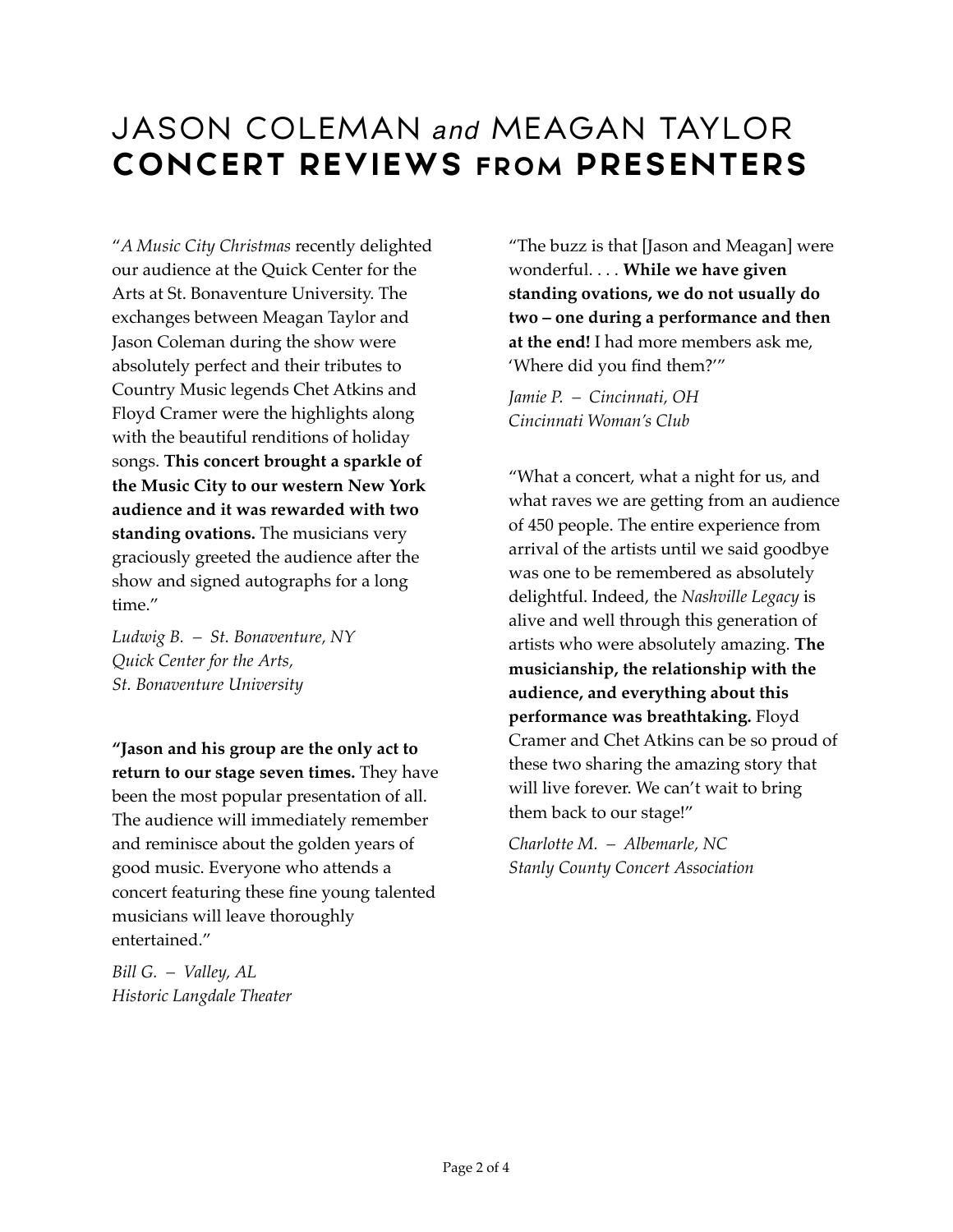**"Having Jason Coleman and Meagan Taylor in concert with our orchestra was a real crowd-pleaser.** I've heard so many comments from our patrons about how this is the music they grew up with and how much fun they had at the performance. All this combined with the holiday spirit – **it's no wonder we sold out!"**

*Raylene C. – LaGrange, GA LaGrange Symphony Orchestra* 

"Holiday spirit was plentiful as friends and families gathered for this colorful LaGrange Symphony Orchestra concert with guest artists Jason Coleman and Meagan Taylor. With Jason in his brilliant red jacket and Meagan in her red shoes, the concert began with bright and lively instrumental medleys, beautifully enriched with the LSO. They did many holiday favorites interspersed with several more recent seasonal ballads. **Meagan nailed several tender songs that were perfect for this season of reflection, and Jason has mastered his grandfather's slip-note style of playing.** Beyond that, he played some pieces that were his own arrangements for full orchestra and piano that were terrific. Fittingly, they played 'Last Date' written by Floyd Cramer to sign off. What a great night. This concert reminded everyone to honor the past and enjoy the present."

*"Symphonic Notes" LaGrange Symphony Orchestra, LaGrange, GA*  **"McKinney Community Concerts had a packed house for our Christmas concert.** Jason Coleman and Meagan Taylor showed up with an evening's worth of refreshing Christmas music and family stories. **The audience responded enthusiastically,** especially when Jason showed the old stage video of when he was nine years old, playing double piano with his grandfather. **There was hardly a dry eye in the auditorium** as the guests saw the pride in Floyd's face, knowing he did not live much longer after that performance. The admiration was mutual.

McKinney Concerts has been in the concert 'business' since 1974, bringing first-class professional shows to our stage with such caring, talented musicians as Jason and Meagan. Although they had performed for us nine years ago, **it is mutually hoped that it won't be another nine years before this duo can come back and inspire the audience again."**

*Dyna M. – McKinney, TX McKinney Community Concerts*